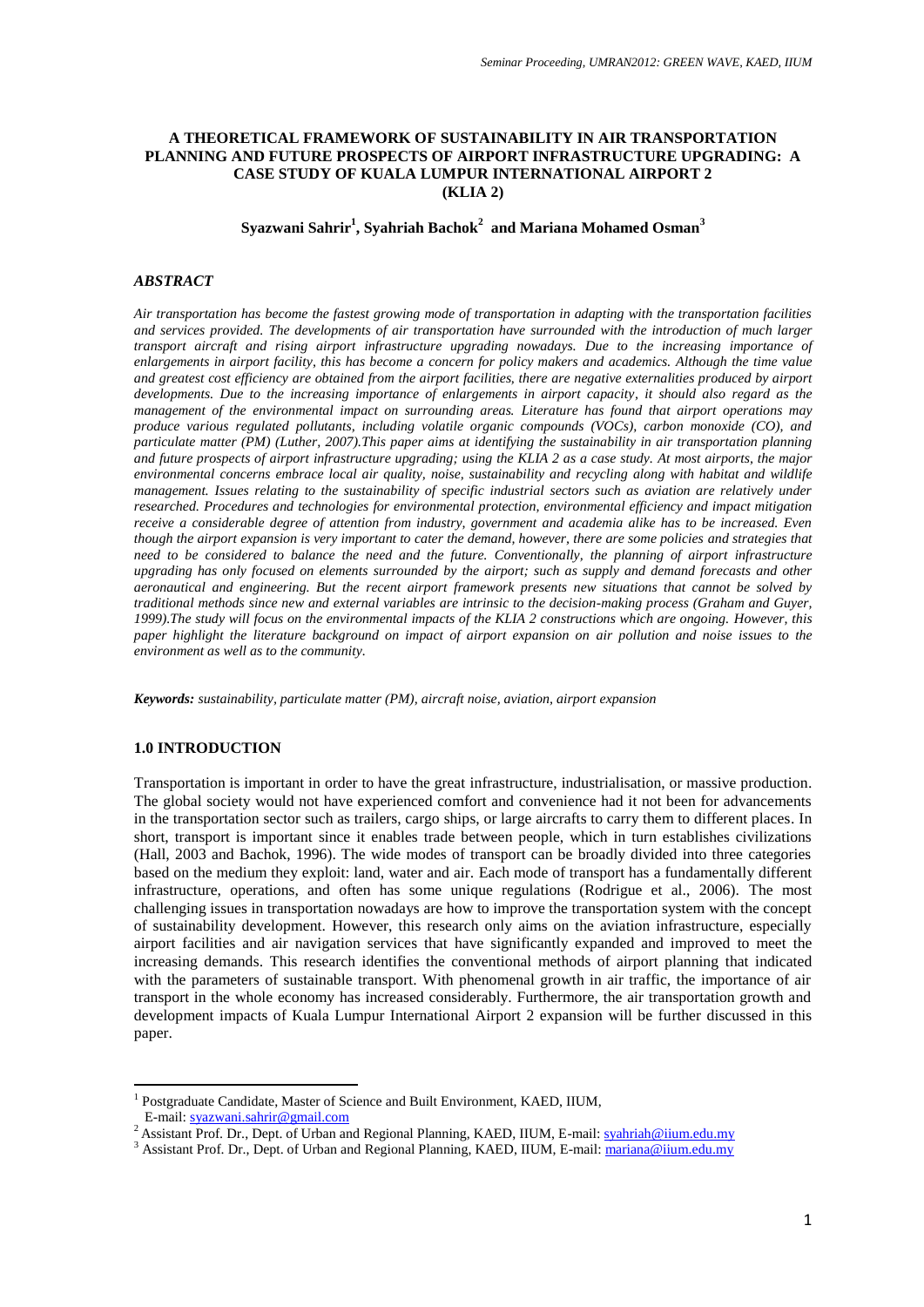Additionally, planning and constructing new airport infrastructure and facilities takes an extremely long time and history has shown the construction of new airports and the expansion of existing ones to be highly controversial to the public as well as the environment. The aviation system produces significant economic and social benefits to communities. In general, the aviation system continues spurring economic both locally and globally. However, the airport expansion must faces environmental and community planning challenges in order to come out with an innovative and sustainable approach to the world. Although they create a lot of jobs opportunity and bring in money to local and national economies, airports also create noise, pollution and transport problems as well as taking up vast tracts of land. Studies have also shown aircraft noise, particularly at night, can have damaging health effects on those continually exposed to it (Thomas, 1995). As such, proposals for new airports or to expand existing ones consistently generate enormous public argument, and require the balancing of economic against environmental concerns.

# **2.0 DEVELOPMENT IMPACTS OF AIRPORT EXPANSION**

This research aims to assess the development impacts of airport infrastructure upgrading towards the environment and community. However, this research still at the study methodology stage and there are several development impacts that have been identified. Particularly, this study only focused on the two types in identifying the impacts of airport developments namely particulate matter (PM) and noise levels at KLIA 2. Hence, all the findings were being pertinent to the specific scope. This research derives several development impacts of airport expansion on why the study should be carried out which includes:

#### **Noise fears over airport expansion**

One of the most severe problems is that of aircraft noise in and around an airport. All transportation systems create noise pollution (Nelson, 1982). The aircraft noise is related to the frequency and noisiness of aircraft movements and the proximity of communities relative to the airport"s arrival and departure routes (Upham P. et al., 2003). The control and monitoring of aircraft noise are issues that have received significant attention, and aircraft and engine manufacturers have made significant technological improvements over the years. However, the benefits of such actions have been offset by the growth in air travel such that today most of the world"s major airports have operational constraints or capacity limits based upon aircraft noise. For an example, Luton Airport's proposal to expand the number of passengers to 18 million a year has had local residents fearing the worst as they expect the noise pollution that comes from planes to increase and give their lives hell (White, 2012).

### **Declining of air quality level due to airport expansion**

Major sources of pollution are ground transport, aircraft emissions and apron activities such as aircraft refueling. Airport operations may produce various regulated pollutants, including volatile organic compounds (VOCs), carbon monoxide (CO), and particulate matter (PM) (Luther, 2007). Because globalization and the concomitant increase in air travel has been accompanied by rising energy consumption and emissions, environmental protection and efforts to prevent climate change have become the modern scientific challenge of our times. Like all human activities involving combustion, most forms of aviation release carbon dioxide (CO2) and other greenhouse gases into the Earth's atmosphere, contributing to the acceleration of global warming (Anderson, 2008) and (in the case of CO2) ocean acidification (McNeil and Matear, 2008). Both indoor and outdoor pollution can have adverse health effects. Exposure to air pollutants may lead to short term effects such as reduced visibility, headaches, allergic reactions, irritation to the eyes, nose and throat, and longer term effects such as breathing difficulties, asthma and various chronic respiratory illnesses such as lung cancer and heart disease.

### **Community Severity**

Airports contribute for economic activity, create direct and indirect employment and may act as inventive centres for new technologies within a region. As such, they are recognized as clusters from a general spatial perspective and "airport cities" in specific if they show the qualitative features of a city: density, access, quality, environment services (Güller & Güller, 2003). In fact, they are major changes to the land use and activities surrounding the airport to adapt with the development. This may lead to an impact to the community severity. The airport service also gave a sleep disturbance caused by nighttimes' air traffic (Fast, 2004).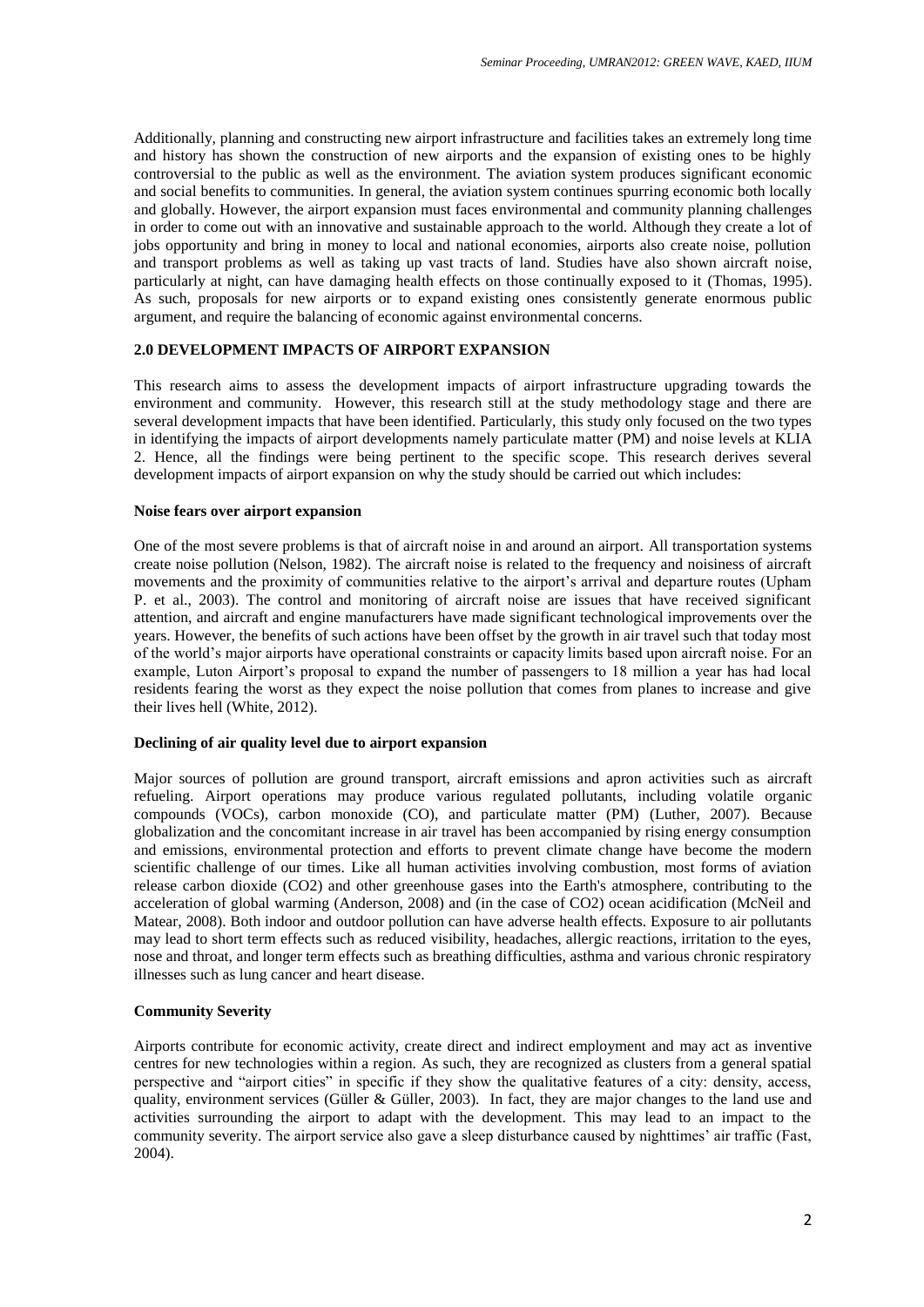# **3.0 SUSTAINABILITY DEVELOPMENT AND AIR TRANSPORT**

Although there is no unified definition and interpretation of sustainability, most studies have the common feature of quantifying it by the indicators that are related to the three key dimensions of environmental, economic, and social (Hardi and Tzdan, 1997). A new approach has been introduced to the general public of Malaysia. Besides incorporating the elements of relationships between man and man (socio-economical), man and the environment (environmental) and man and technology (physical), there exists a new dimension of relationship between man and His creator (spiritual) (The Federal of Town and Country Planning Department, Malaysia, 1997). This principles leads to the integration of transportation planning and sustainability. Despite of its key role in economic and social development, transportation has many spillover effects such as congestion, safety, pollution and non-renewable resource depletion.

The concept of sustainable transportation is derived from these general terms that imply movement of people and goods in ways that are environmentally, socially, and economically sustainable (Gudmundsson and Hojer, 1996). Airport transportation becomes one of the important assets in a country that compose a enormous investment of public funds. Airport planning is a systematic process used to establish guidelines for the efficient development of airports that is consistent with local, state and national goals. A key objective of airport planning is to assure the effective use of airport resources in order to satisfy aviation demand in a financially feasible manner (AIP Guide, 2010). Three basic interdependent elements of airport planning are airlines, airport and territory. Airlines been determine the achievement of the airport and subsequently give an economic growth on the territory. Finally, airport features attract airlines and provide benefits to the territory, as well as creating tensions with the hinterland (Sánchez, 2007). Therefore, the responsible airport managers and authorities have to dynamically adjust their design and plans can accommodate the diversity of possibilities in the future. Future methodologies for forecasting air traffic should be based on the role and viability of specific airlines at particular airports in order to come out with sustainable development.

# **4.0 PLANNING AND DEVELOPMENT OF AIR TRANSPORT**

Airlines, airport and territory are three basic interdependent elements. Territorial features are those affecting airport performances and attracting particular types of airline (Sánchez, 2007). Air transport may be classified as domestic and international air transport. While domestic air transport mainly facilitates movement within the country, international air transport is used for carrying goods and passengers between different countries. Air transport is carried out in fixed air routes, which connect almost all the countries. However, air transport requires huge investment for construction and maintenance of airport system. It also requires trained, experienced and skilled personnel which involves a substantial investment.

A fixed-wing aircraft, typically airplane, is a heavier-than-air craft where the movement of the lift surfaces relative to the air generates lift. This concept has been identified as aerofoil and aerodynamics. The way of the aerofoil works, in the shape of birds that are similar to airplane"s wing. Fixed-wing aircraft range from small trainers and recreational aircraft to large airliners and military cargo aircraft. The shape of the wing causes air to travel faster over its upper surface. This reduces air pressure above the wing. It also helps increase the pressure on the wing"s lower surface, pushing it upward and creating lift. Feathered tail and muscled wings propel the bird forward, maneuvering it upon the sky (Lopez, 1995). The focus in airport planning is to provide sufficient capacity with respect to future traffic, in the meantime environmental issues and financial need to be taken into consideration. The challenge is not only a matter of new technology and smart spatial planning; but it is also a matter of cooperation with the stakeholder. If this cooperation are not taken into account, the policies of the airport system will getting delayed, changed, or never implemented due to the lack of support from the stakeholder.

Airport master plan is the concept of the ultimate development of a specific airport, graphically presented with written report to effectively convey the research and logic from which the plan was evolved (ICAO Manual, 2009). Long-term development concept of an airport is an embodiment of the airport's strategic framework and concept depicted graphically and documents the data and logic upon which the plan is based. Guidelines for future airport development is important to satisfy aviation demands in a financially feasible manner, while addressing aviation, environmental and socioeconomic issues in the local community Based on AIP Guidelines (2010), an airport master plan represents the airport"s blueprint for long-term development. A good Airport Master Plan represents the most efficient framework with flexibility,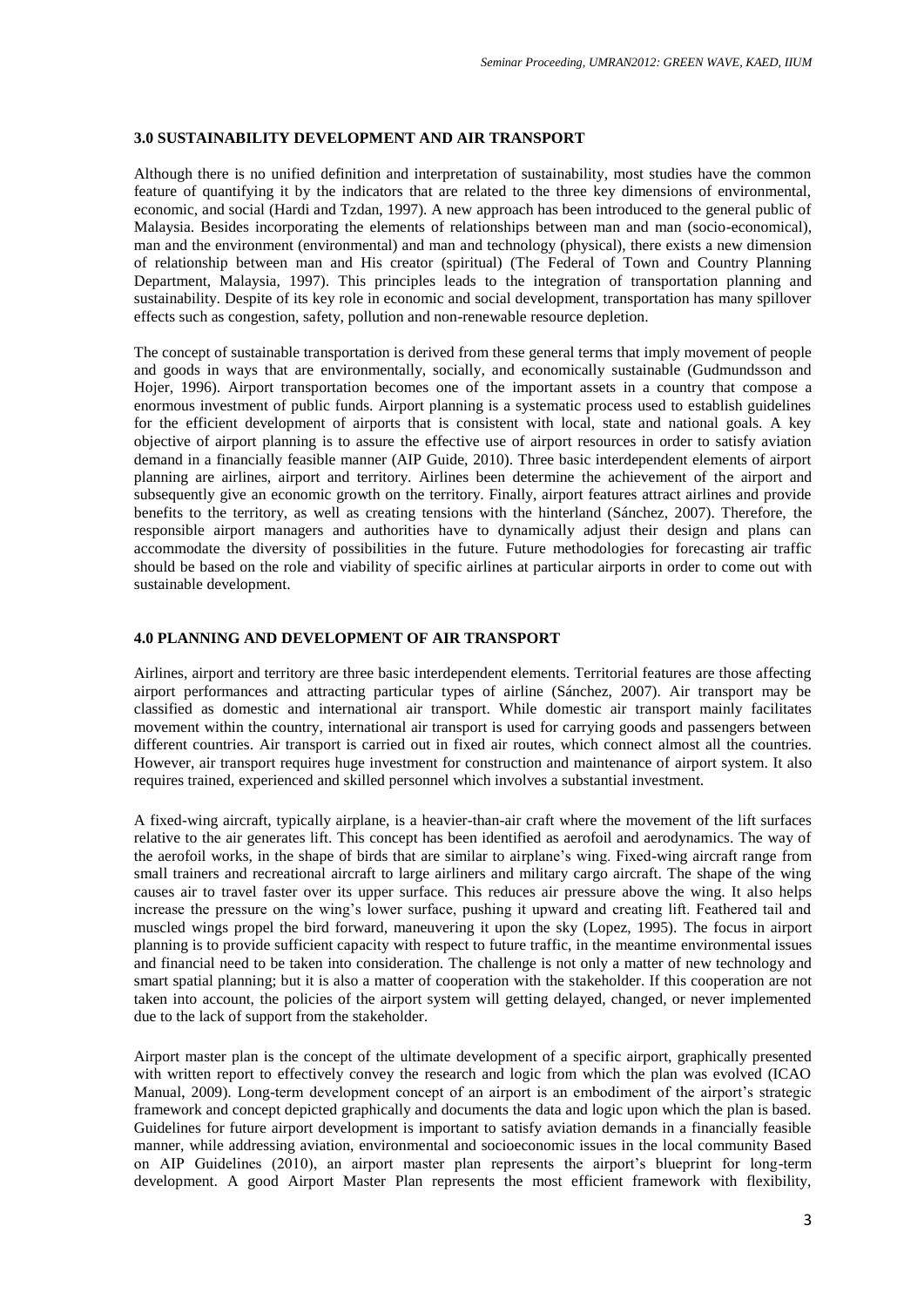expandability and optimum balance of all individual airport services to provide the required capacity for aircraft, pax, cargo and vehicular movements with max facilitation for pax, operator and staff at lowest capital and operating costs and max revenue (ICAO Manual, 2009). This will generate higher capacity and efficiency through a series of compromises than would otherwise be attained without reconciliation of individual facilities plans. The master plan need to be annually and adjust plans according to prevailing conditions. The airport operation need to be forecast in order to produce the master plan that fit the demand (refer Figure 1).



**Figure 1**: Forecast Relationship versus Master Plan *Source: ICAO Manual, 2009*

Basically, the airport expansion is by adding the new runways to the area. Number of runways depends on volume of aircraft movements. The orientation of runway depends on direction of prevailing winds. The runway length is influenced by temperature, runway slope, airport altitude, runway pavement condition, and visibility (ICAO Manual, 2009). Furthermore, the airport site selection is very important to ensure that the airport expansion is compatible to the area and surrounding. The airport selection is to determine the purpose for which airport is required and consider forecast future demands of the operational and economic as well as the quantity and type of traffic.

# **5.0 AIRPORT INFRASTRUCTURE UPGRADING : A CASE STUDY OF KLIA2**

As demand for air transportation continues to grow, it will become increasingly difficult to accommodate the resulting traffic levels without significantly expanding airport infrastructure. However, many larger airports are already constrained in their ability to expand, and surrounding communities often strongly resist the construction of additional runways. As for demand management, some regions have succeeded in general aviation that are less expensive to improve and that have the least environmental impacts. The oil price, flu epidemics, and financial and economic woes further add to the volatility of aviation demand development (Kwakkel, Walker, & Marchau, 2009). The demand management approach also might be relevant in addressing congestion at major commercial service airports (Bolczak et al., 2007).

More studies are needed to document the effectiveness of demand management, and to develop guidelines so that this approach can be better understood. Furthermore, airport ground access, facility development, and project funding will continue to be important challenges for aviation planners because of the complex institutional environment. Commercial service airports typically serve passengers and freight from a wide geographical area. Many local government jurisdictions and other agencies, including transit and rail authorities, environmental agencies, and transportation departments, have responsibilities that overlap and affect airport ground access (Gosling G, 1999). The appropriate future role of each mode must be defined, and connectivity between modes must be addressed.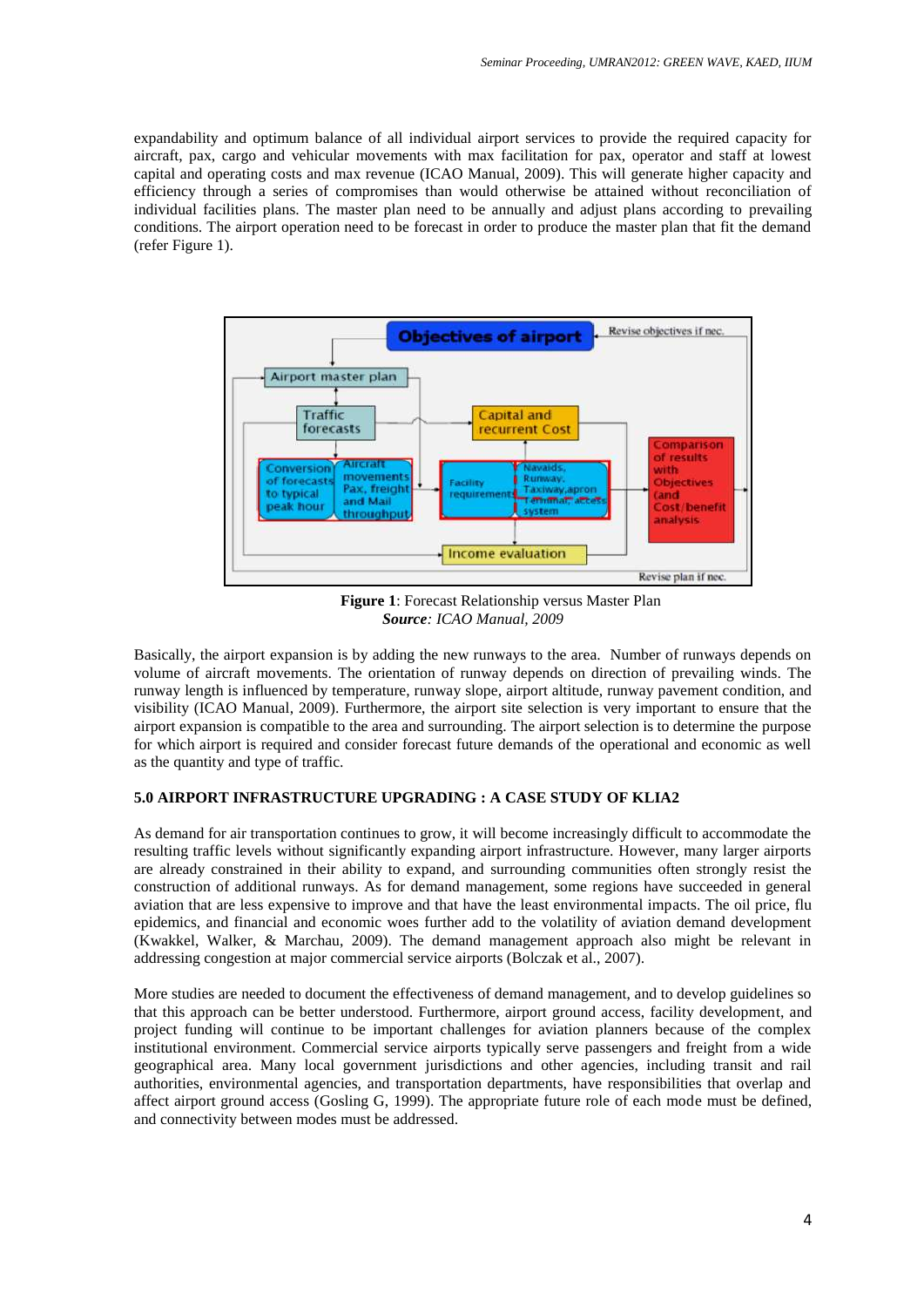# **Air Transportation Growth in Malaysia: Kuala Lumpur International Airport 2 (KLIA2)**

Airport expansion gives an impact to the economic growth of the region. Basically, air connectivity increases with the number of destinations served and the frequency of flights along these routes. This in turn will make a location more attractive to foreign to invest and this will increase the potential for business competence, and eventually generates a virtuous cycle of connectivity and economic growth. Connectivity is generated by an airport's ability to attract passengers, and also the efficiency and availability of routes provided to international locations by the growing complexity of air networks and the importance of hub airports for economic development of the region (BCC, 2009). Looking at the bigger picture beyond the real-estate crunch and the threat it poses to the general aviation relievers in terms of potential closures, there is a clear need across the board for more capacity at the nation"s busiest airports. With sales picking up, more than a thousand aircraft are being added to the overall fleet every year, and operators are flying more than ever before, this increasing the pressure on airport infrastructures for more runways and runway extensions. (Elser D, 2006).

As for Malaysia, the airport expansion of Kuala Lumpur International Airport 2 (KLIA2) is in order to cater the demand of the passengers for the future and also for the economic growth to the region. The GDP of economic activity at current prices from year 2006-2010 shows that it increases from year to year on transport, storage and a communication (refer Table 1). Therefore, analysis of the interaction between the airport and the territory should be made in a comprehensive manner, considering the airline"s route pattern, airport development and territorial impacts (AIP Guide, 2010). The present site for KLIA2 was selected based on the recommendation in the National Airport Master Plan (NAMP) (2008) after a detailed and comprehensive study involving all stakeholders including Ministry of Transport, Department of Civil Aviation, Ministry of Finance, Ministry of Home Affairs and all airlines.

The original KLIA Master Plan was reviewed so as to take into account the latest development in the aviation industry such as growth of low fare airlines and their specific requirements, rationalisation of routes, liberalisation of air service agreements and aviation security requirements. Major issues such as location, soil condition, landside connectivity and existing infrastructure were also taken into consideration in the study (MAHB, 2011). From the Figure 1 below, we can see that the services sector cover about 61.1% from the GDP in 2015 and expected to growth at 7.2 % annually until 2015. The GDP of economic activity at current prices from year 2006-2010 shows that it increases from year to year on transport, storage and communication (refer Table 1). Therefore, analysis of the interaction between the airport and the territory should be made in a comprehensive manner, considering the airline"s route pattern, airport development and territorial impacts (AIP Guide, 2010).

| <b>Gross Domestic Product by Kind of Economic Activity at Current Prices, 2006-</b><br>2010, Malaysia<br><b>RM</b> (Million) |        |  |  |  |
|------------------------------------------------------------------------------------------------------------------------------|--------|--|--|--|
| <b>Transport, Storage, and Communication</b>                                                                                 |        |  |  |  |
| 2006                                                                                                                         | 38,882 |  |  |  |
| 2007                                                                                                                         | 42,652 |  |  |  |
| 2008                                                                                                                         | 46,205 |  |  |  |
| 2009                                                                                                                         | 46.649 |  |  |  |
| 2010                                                                                                                         | 50,802 |  |  |  |

**Table 1**: Gross Domestic Product by Kind of Economic Activity at Current Prices, 2006- 2010, Malaysia RM (Million) *Source: Department of Statistics*

The development of airport like KLIA as one of Southeast Asia's largest airports was due to the need of the region and development. Designed to be a regional hub, the KLIA is built with features that allow flexibility for future expansion, well into the next century. Table 2 below shows the air traffic statistics from year 2008 until 2011. The number of passengers for domestic and international of air traffic increases every year. Therefore, responsible airport planning anticipates a wide range of possible futures, giving airport managers and operators the authority to dynamically adjust their plans and designs so that over time they can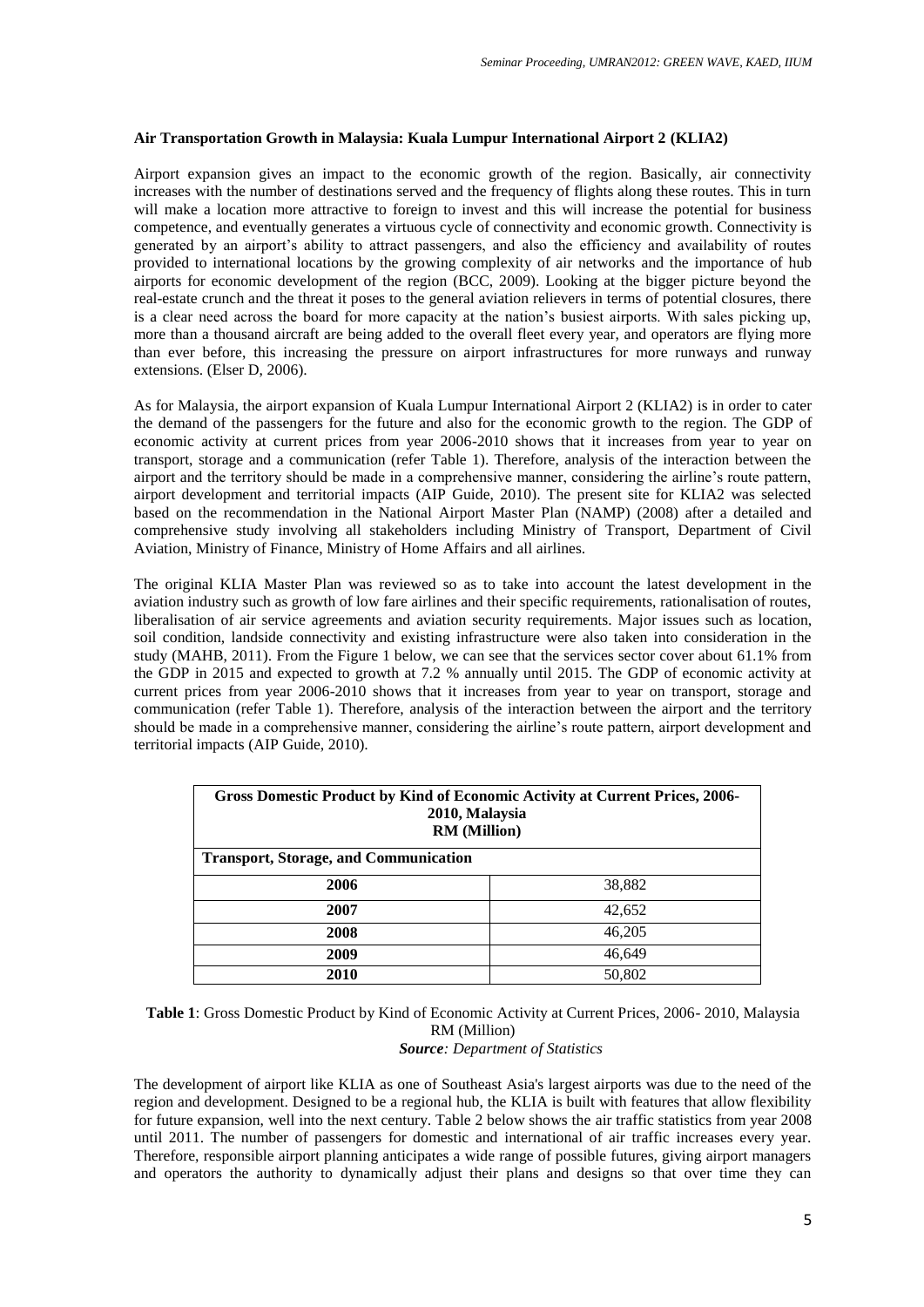accommodate the variety of possibilities that may occur. Future methodologies for forecasting air traffic should be based on the role and viability of specific airlines at particular airports. The economic growth and globalization have seen demand for air travel grow rapidly in the last 20 years, and all the economic and demographic evidence points to this trend accelerating (Burghouwt,2007) .

|                                         |                    | 2008         | 2009         | 2010         | $*2011$      |
|-----------------------------------------|--------------------|--------------|--------------|--------------|--------------|
| <b>No. of Passengers</b>                |                    |              |              |              |              |
| <b>Domestic</b><br><b>International</b> | Million<br>Million | 27.5<br>21.4 | 29.1<br>23.5 | 31.1<br>28.0 | 33.2<br>29.9 |
| <b>TOTAL</b><br>(including transit)     | Million            | 48.9         | 52.6         | 59.1         | 63.1         |
| $*2011 = Projection$                    |                    |              |              |              |              |

**Table 2**: Air Traffic Statistics by year (2008-2011\*) *Source: Department of Statistics*

Airport operators need to begin to plan now for the long term, to visualise the ultimate runway, apron and terminal infrastructure which can be realistically anticipated for a particular site, and the ground transport infrastructure likely to be needed to serve it in order to meet anticipated demand and to address environmental constraints. Some of the planning issues that can be identified are demand management and landslide access (Gosling, 1999). In resolving conflicting and competing demands for land the aim should be the three-dimensional progress namely physical, economic and social, both at present and in the future.

Having established itself as one of Asia"s leading airports since opening in the summer of 1998, the multiaward-winning KLIA has enjoyed rapid passenger growth (refer Figure 2). KLIA can be said amongst the best performing airports in the region in 2009-2010. In fact, in the first nine months of 2010, the airport handled 24.8 million passengers, a 17% year-on-year increase with the low-cost sector enjoying growth of 18.5%. In order to cater for this continued increase in demand, the temporary Low-Cost Carrier Terminal (LCCT) was constructed in 2006, but as it approaches its capacity of 15 million annual passengers, 2012 will see the introduction of the brand new, permanent facility (MAHB).



**Figure 2**: KLIA amongst the best performing airports in the region in 2008-2010 *Source: Malaysia Airports Holdings Berhad (MAHB) Power Point, 2011*

Malaysia"s very own low-cost carrier, AirAsia, has grown in correlation with KLIA itself and the investment by Malaysia Airports Holdings Berhad (MAHB) is largely a direct result of the airline"s aggressive expansion. KLIA 2 is predominantly for AirAsia but also open to the possibility of other low-cost airlines eventually operating from the facility. It's being constructed to cater for the expansion of AirAsia because by the end of next year, the existing LCCT will handle 15 million passengers (ACI Europe, 2011). Airport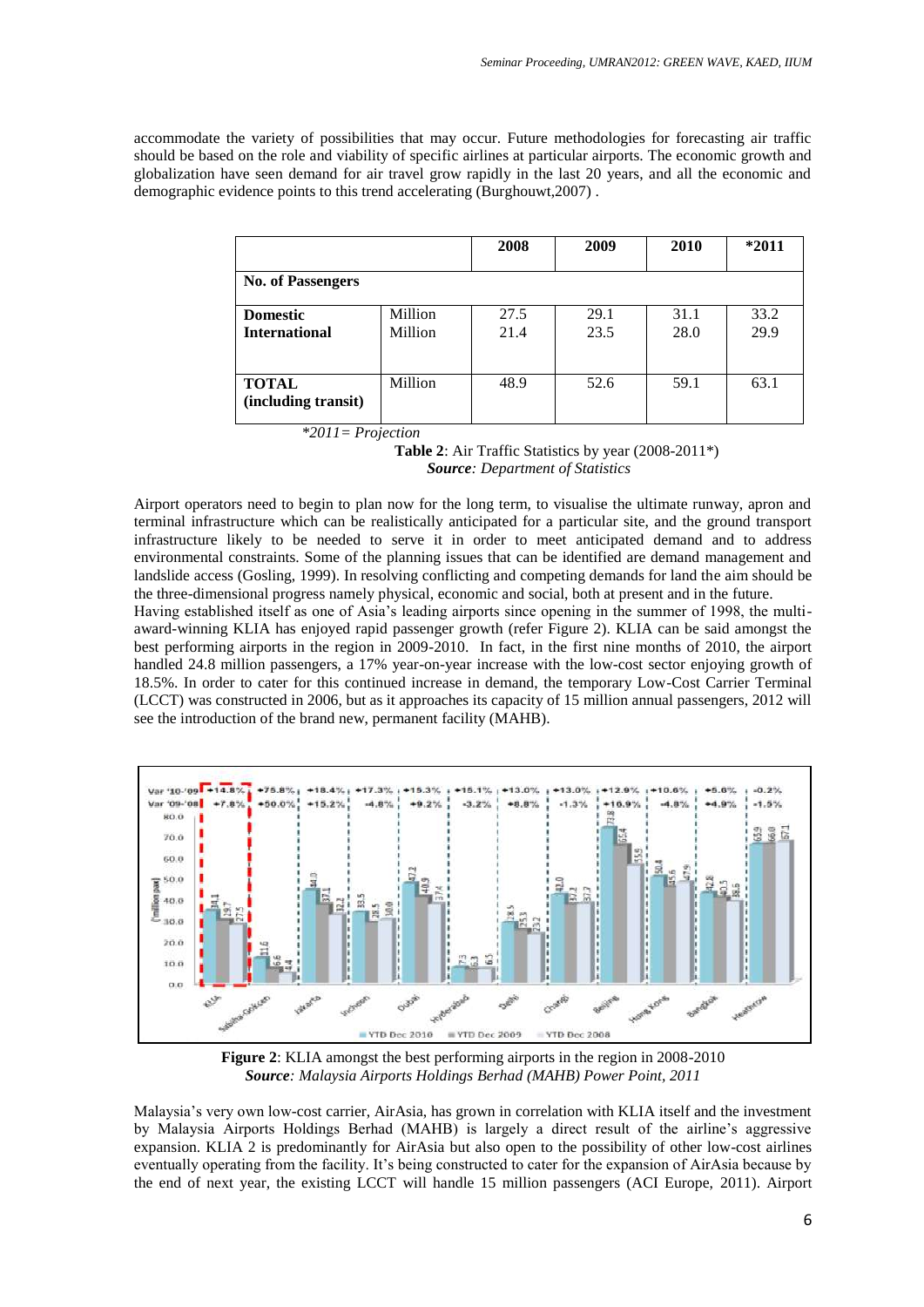expansions are costly, complex, and controversial. The key component of this project is the construction of a new runway. KLIA2 will be the much talked about budget terminal LCCT in Kuala Lumpur for 2012. This modern airport is also set to open by April 2013 and according to owners, Malaysia Airport Holdings Berhad (MAHB), the total cost to build this new LCCT is estimated at RM4 Billion which is currently 52% completed. Located just two kilometers from the main KLIA Terminal, this will be the largest Low Cost Carrier Terminal in the region of Southeast Asia with a total area of 242,000 square meters (refer Figure 3). There will be a total of 68 aircraft parking bay while the new budget terminal will cater to around 30 million passengers. There will also be a third runaway which is located 1.5 km from the second runaway.



**Figure 3**: Construction of permanent second terminal to replace current LCCT *Source: Malaysia Airports Holdings Berhad (MAHB) Power Point, 2011*

The development of KLIA Sepang is to be implemented in three phases:

# $\triangleright$  PHASE 1 (1998 - 2003)

Phase 1 call for the construction of facilities to handle 25 million passengers (about 80 flights per hour) and 1.2 million tonnes of cargo per annum. The major facilities to be constructed include

- Two 2.5-mile parallel runways (4000m x 60m)
- A mega terminal building with a satellite 83 aircraft stands (contact and remote).
- Sixty contact piers, 20 remote parking bays with 80 aircraft parking positions, one mega terminal, one satellite, two runways and other facilities will be made available to accommodate a throughput of 25 million passengers per annum. The runways will be on a staggered configuration 2535m apart to allow for simultaneous operation. The runways will be equipped with Category II navigational and lighting aids and will be complemented by a taxiway system for the efficient and expeditious flow of aircraft on the ground.
- The terminal building, designated to allow for its expansion for the next two phases.

### PHASE 2 (2003 - 2008)

To handle 35 million passengers per annum by 2008.

# $\triangleright$  PHASE 3 (2008 & beyond)

Further expansion of the airport to handle 45 million passengers per annum by 2013. There is sufficient land and capacity to develop facilities to handle up to 100 million passengers a year, four runways by the year 2020 and two mega-terminals, each with two linked satellite buildings.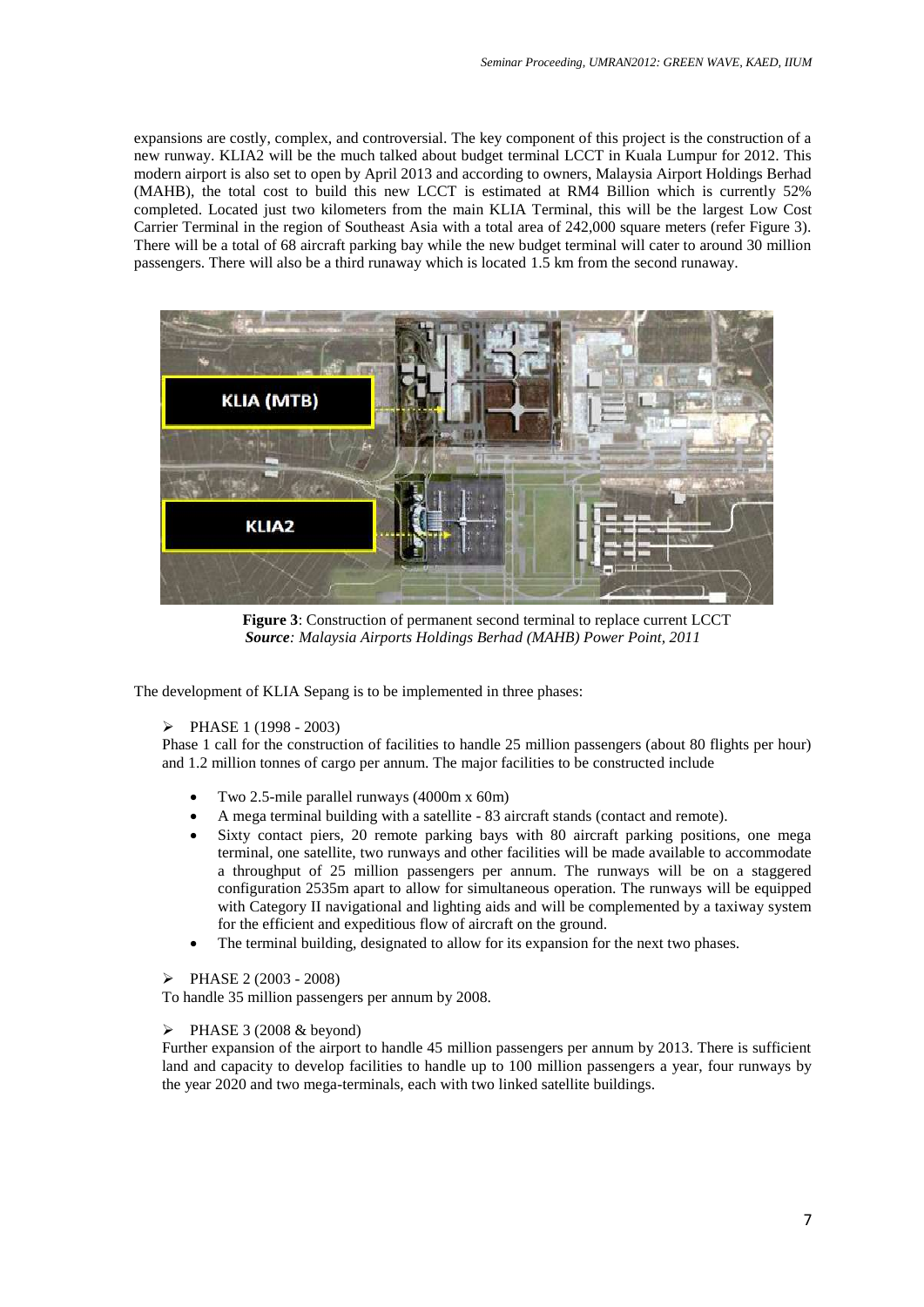| <b>Items</b>                                                    | Provisional<br>(Feb' 2009)<br><b>RM 2.0 Billion</b> | <b>Revised</b><br><b>RM 3.6 - 3.9 Billion</b><br>$GFA - 257,000 m3$   |  |  |
|-----------------------------------------------------------------|-----------------------------------------------------|-----------------------------------------------------------------------|--|--|
| 1. Terminal Building                                            | $GFA - 150,000 m2$                                  |                                                                       |  |  |
| 2. Aircraft Stands                                              | $Area - 500,000 m2$<br>50 semi contact stands       | $Area - 803,709 m2$<br>68 gates & 8 remote stands<br>(80 aerobridges) |  |  |
| 3. Earthworks                                                   | Area $-$ 4.85 mil m <sup>2</sup>                    | Area $-11.19$ mil m <sup>2</sup>                                      |  |  |
| 4. Runway 3, Taxiway<br>Pavement & AGL System                   | Code C<br>Length: $2.50$ km, Width: $45$ m          | Code E<br>Length : 3.96 km, Width : 60 m                              |  |  |
| <b>Apron Control Tower</b><br>5. DCA Facilities<br>Height: 77 m |                                                     | Air Traffic Control Tower<br>Height: 93 m                             |  |  |
| 6. Public Infrastructure                                        | Length: 8 km<br>with 1.5 km elevated road           | Length: 15 km with<br>5.4 km elevated road                            |  |  |

**Figure 4**: Major Upgrades in Specifications *Source: Malaysia Airports Holdings Berhad (MAHB) Power Point, 2011*



**Figure 5:** Construction underway at the site (KLIA 2)



**Figure 6**: An artist impression of the terminal (KLIA 2)

*Source: <http://www.yoyooh.com/2011/06/klia-2-the-latest-lcct-terminal>*

According to MAHB, there is a land is a portion of the 6,750 acre land bank that is set aside for development adjacent to KLIA. Dubbed the KLIA Aeropolis, it is categorized under the wholesale and retail initiative under the National Key Economic Areas (NKEA). The KLIA2 area will be transformed as a catalyst for tourism, leisure and employment, thereby diversifying the airport city. Completion of the 50 acre development is scheduled for 2013 and there will be other phases in the development of KLIA Aeropolis which would include a commercial business district which houses office parks, retail/commercial centres, an auto mall, exposition/convention center, medical center, training center complex and service apartments. There are also plans to build golf courses, a boutique hotel and a theme park as well as agro-tourism tracts of land.

# **6.0 IMPLEMENTATION OF ENVIRONMENTAL IMPACT ASSESSMENT IN AIRPORT PLANNING**

Enlarging the airport capacity should also consider the management of the environmental impact on surrounding areas in order to come out with the sustainability development. Externalities created by infrastructure projects in Europe were assessed by the Environmental Impact Assessment (EIA) after they were completed (Sánchez, 2007). This posterior assessment was often turned into a method for justifying decisions that had already been made. Environmental protection has come to play a major role in the strategy and development plans of many airports around the world and is also recognized by the Airport Council International (ACI) which represents 1679 airports in 177 countries (Schrenk et al., 2009). A major aspect of maintaining an airport resource is an accepted development strategy which includes the protection of land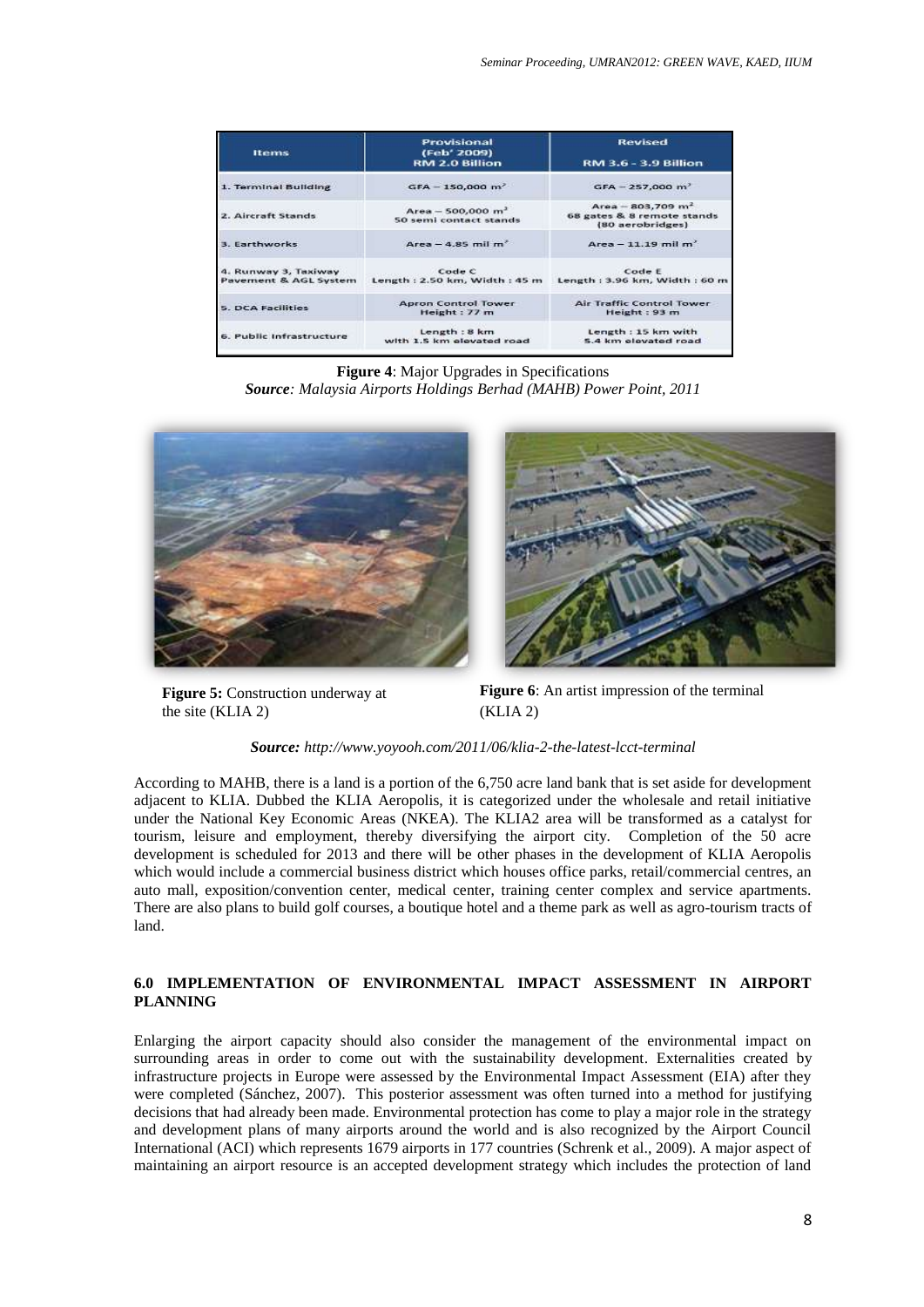for future airport development and operations, and provision of a noise buffer for the surrounding community.

EIA can be defined as a systematic activity designed to identify, predict and evaluate the environmental impacts of a particular action (Masera, 1992). It interprets and communicates information about these impacts, and details out the mitigating measure prior to approval and implementation. Even though EIA still was being considered, the Strategic Environmental Assessment (SEA) has been mandatory in airport planning. The SEA model considers several elements, including biophysics, economic, social, political, and territorial variables to evaluate the environmental consequences of several alternative future scenarios (Sánchez, 2007). SEA has the advantage of anticipating the inclusion of measures for environmental protection, since it obliges the plan, program or policy to make an environmental sustainability report in relation to the possible alternatives for development. Subsequently the plan, program or policy proposal will be written on the basis of the considerations of the environmental sustainability report, the community involvement process and the environmental assessment.

### **7.0 CONCLUSIONS AND RECOMMENDATIONS**

Issues relating to the sustainability of specific industrial sectors such as aviation are relatively under researched. Procedures and technologies for environmental protection, environmental efficiency and impact mitigation receive a considerable degree of attention from industry, government and academia alike has to be increased. For the sustainability, it involves the achievement of economic and social objectives within environmental limits designed to protect critical natural resources. Even though the airport expansion is very important to cater the demand, however, there are some policies and strategies that need to be done to balance the need and the future. Our study will focus on the environmental impacts of the KLIA 2 construction which is currently just started. This research focuses on two types in identifying the impacts of airport developments namely particulate matter (PM) and noise levels with still ongoing. It basically explains the planning of the KLIA2, the process of building the airport, its current state and position of future planning's for the airport. The study basically at the study methodology stage as this research aims to assess the development impacts of airport infrastructure upgrading towards the environment and community. Finally, this research will be discussed on how it affects its surrounding environment, the natives and the trade aspect of the area. It is recommended for the government of Malaysia through DOE to increase the level of the information on air pollutants and noise pollution. In comparison with other international standards for air pollution, Malaysia has supply the lowest information regards air pollutions. The implementation of EIA need to be consider for the future expansion of the airport facilities.

#### **REFERENCES**

AIP Guide (2010). Airport Planning. Central Region Airports Division.

- Aviation and The Environment Report. (2004). A National Vision Statement, Framework For Goals And Recommended Actions. Massachusetts Institute Of Technology, Cambridge : Waitz I., Townsend J., Cutcher-Gershenfeld J.,et al.
- Bachok, S. (1996). A Study of Bus Services and Leisure Facility Accessibilities in Blackweir Area, Cardiff, Unpublished Bsc. Thesis, University of Wales.
- Bachok, S. (2001). Transportation Planning and the Development in the eyes of Al-Quran and Al-Hadith. Unpublished paper.
- Bolczak, C., L. Brown, J. Hoffman, and E. Lacher (1996) . System Performance Baseline: Initial Indicators, Analyses, and Results.
- British Chambers of Commerce (BCC) .(2009). Economic Impacts of Hub Airport. London, UK : Buchanan P., and Siraut, J.
- Burghouwt, G. (2007). Airline Network Development in Europe and its Implications for Airport Planning. Burlington, Vermont: Ashgate Publishing Company.
- Department of the Environment (DOE), Malaysia. (2004). Guidelines for Environmental Noise Limits and Control, Noise Labeling and Emission Limits of Outdoor Sources and Vibration Limits and Control.

EPA: Air Pollutant. Epa.gov. 2006-06-28. Retrieved January 5 , 2012

Esler D. (2006). Why Your Community Needs Its Airport: Because once it's gone, it's gone forever.pg 46-55.Retrieved 12 December 2011, from http:// www.aviationweek.com/bca.